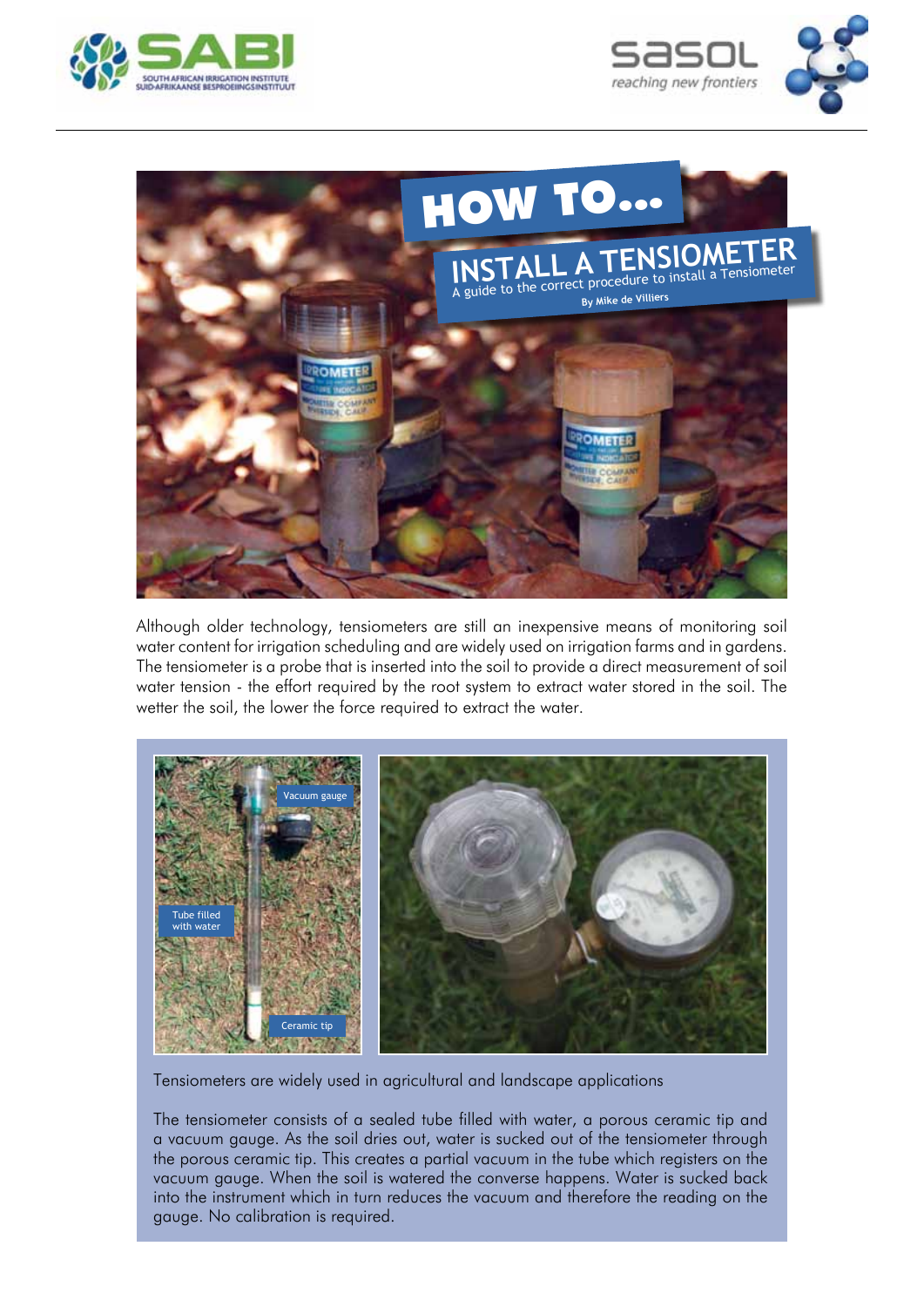



## **STEP 1**

Remove the plastic wrapper from the probe and do not handle the ceramic tip



### **STEP 2**

Fill the Tensiometer with fresh water and without replacing the cap, place the unit into a container of clean water deep enough to cover the tip and leave overnight. When ready to install fill the container up so that only the gauge of the instrument is above the water level, this allows all air to be removed from the instrument and then top up the reservoir and replace the cap, giving it only a  $\frac{1}{4}$  turn once the rubber touches the bottom of the reservoir.



## **STEP 3**

The instrument is now ready to install, but the tip must be protected from drying out with wet paper towels or a plastic bag, while transporting to the site. Carefully select the position for each unit that is representative of the soil moisture content that is required as an input to the correct Irrigation scheduling. Also determine the correct depth to install the sensor tube, usually the center of the root zone.

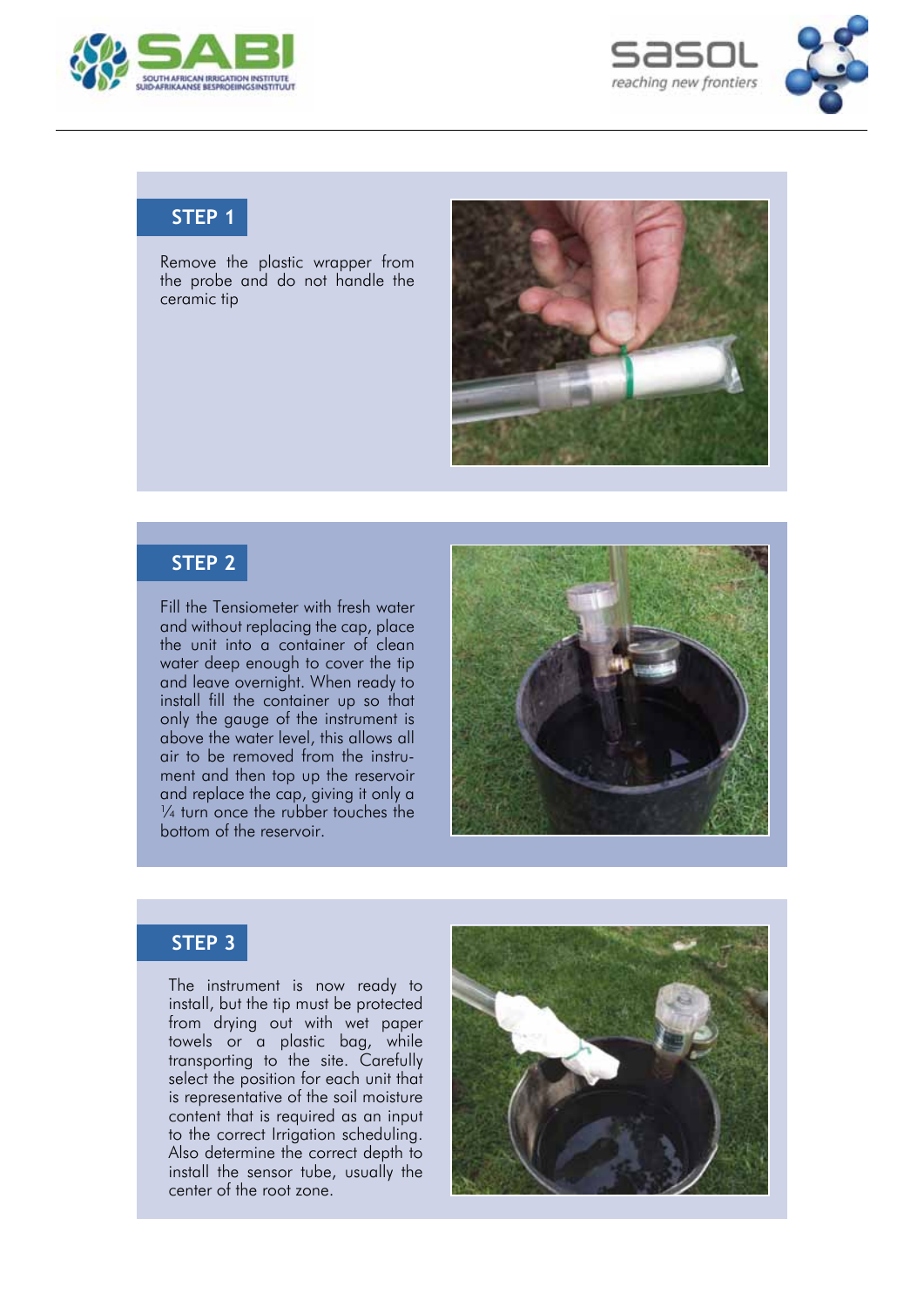



# **STEP 4**

Use a piece of ½" (15mm) galvanized tube, pre-marked with the correct depth and drive it into the soil up to the mark in order to create a close-fit hole for the instrument. Do not make the hole too deep as the ceramic bulb must be seated at the bottom of the hole after installation.



## **STEP 5**

Remove the pipe and pour a small amount of water down the hole in order to make a slurry at the bottom of the hole.

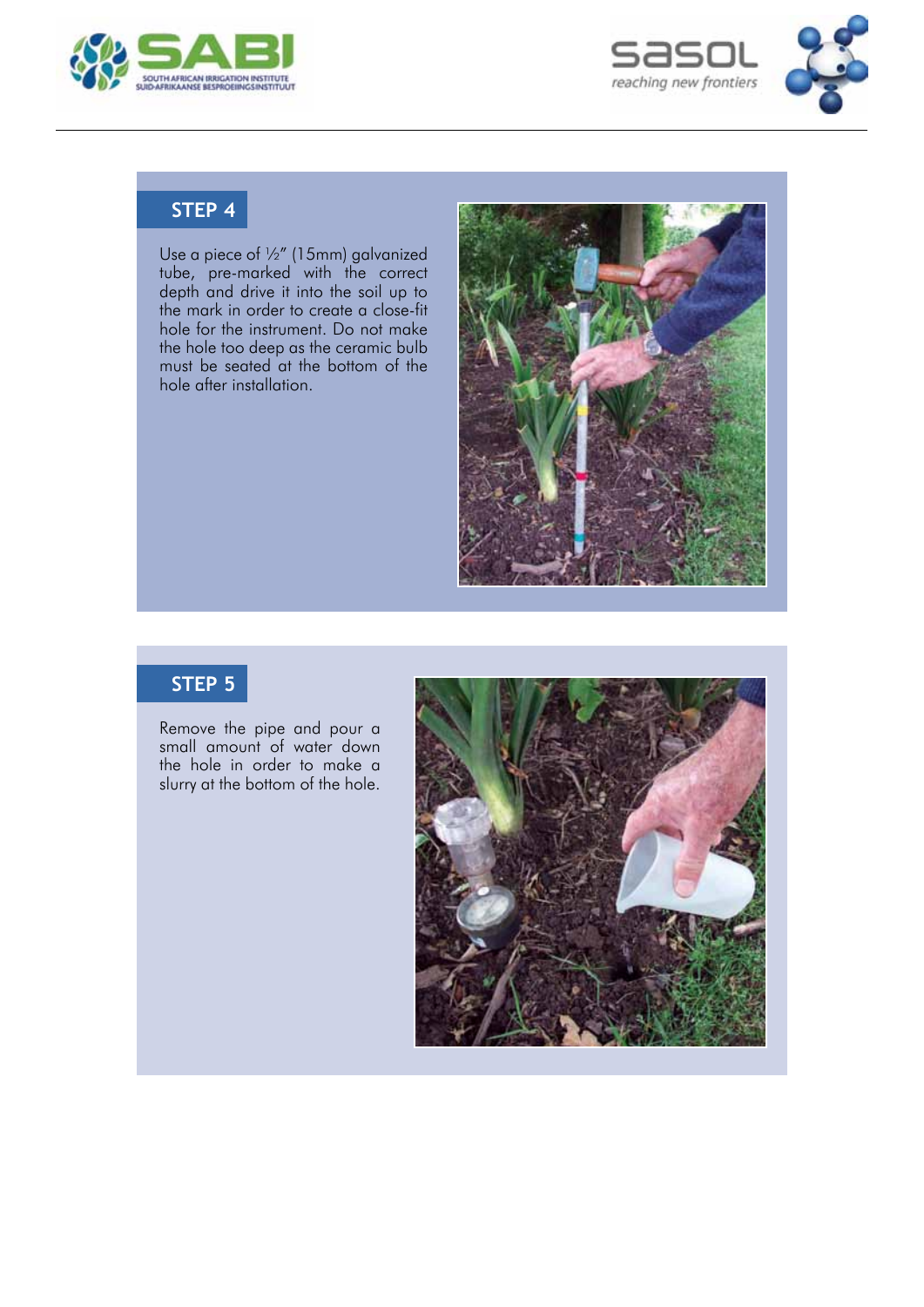



## **STEP 6**

Insert the instrument into the hole after removing the paper towel. Push downwards on the reservoir and be careful not to apply any force to the vacuum gauge. Ensure that the tube is firmly seated at the bottom of the hole and the vacuum gauge is at least 40mm above ground level.



An alternative installation method should be followed in the case of permanent crops with developed root systems or if the soil contains rocks or gravel. A hole should be dug about 300mm away from the point where, and to the same depth, at which the tensiometer is to be installed. From this hole, dig a narrow vertical trench to the desired location of installation, with as little disturbance to the roots as possible. The ceramic tip can again be covered by a slurry before inserting it into the soil at the end of the trench. The trench and the hole should then be refilled and the soil compacted.

# **STEP 7**

Top-up the reservoir and replace the cap giving it only a  $\frac{1}{4}$  turn once the rubber touches the bottom of the reservoir. The Tensiometers are now correctly installed and ready for use.